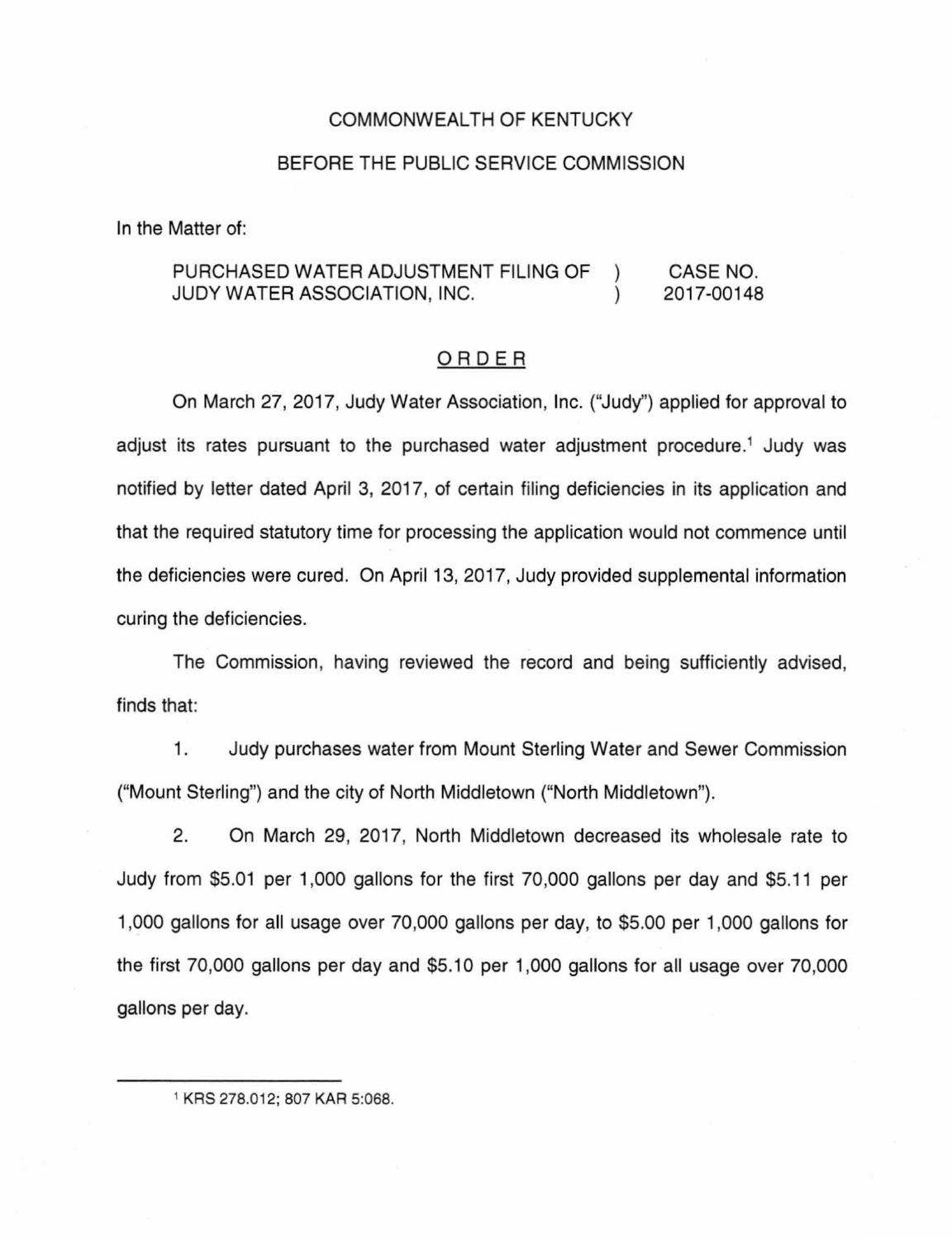3. North Middletown's wholesale rate consists of two steps: 1) the first 70,000 gallons purchased per day (25,550,000 gallons purchased annually); and 2) purchases in excess of 70,000 gallons per day (usage greater than 25,550,000 gallons annually). 2

4. In its application, Judy calculated the purchase water adjustment factor using 2,000,000 gallons of water per month (24,000,000 gallons annually) as the first step and all purchases over 2,000,000 gallons per month (24,000,000 gallons annually) as the second step. While Judy's method of calculating the purchase adjustment factor did not accurately reflect North Middletown's rate design, it did not materially affect the purchased water adjustment factor or produce an incorrect schedule of rates.

5. 807 KAR 5:068, Section 2 (2), states, "Upon a decrease in the supplier's base rate, a utility that has previously revised its rates pursuant to this administrative regulation shall decrease each of its rate schedules by a purchased water adjustment factor determined in accordance with Section 3 of this administrative regulation to pass through its decreased purchased water costs on a per unit basis regardless of customer classification.<sup>-</sup> Judy has revised its rates in the past pursuant to the regulation, therefore the regulation requires Judy to submit an application with the Commission due to the decrease in the supplier's base rate.

6. During the 12 months ended February 28, 2017, Judy purchased 118,509,000 gallons of water from Mount Sterling and 36,727,300 gallons from North Middletown. During the same period, Judy sold 137,787,000 gallons of water. The decrease in the cost of purchased water is (\$367.27), resulting in a purchased water adjustment factor of \$0.00 per 1 ,000 gallons.

 $270,000$  gallons/day x 365 days = 25,550,000 gallons.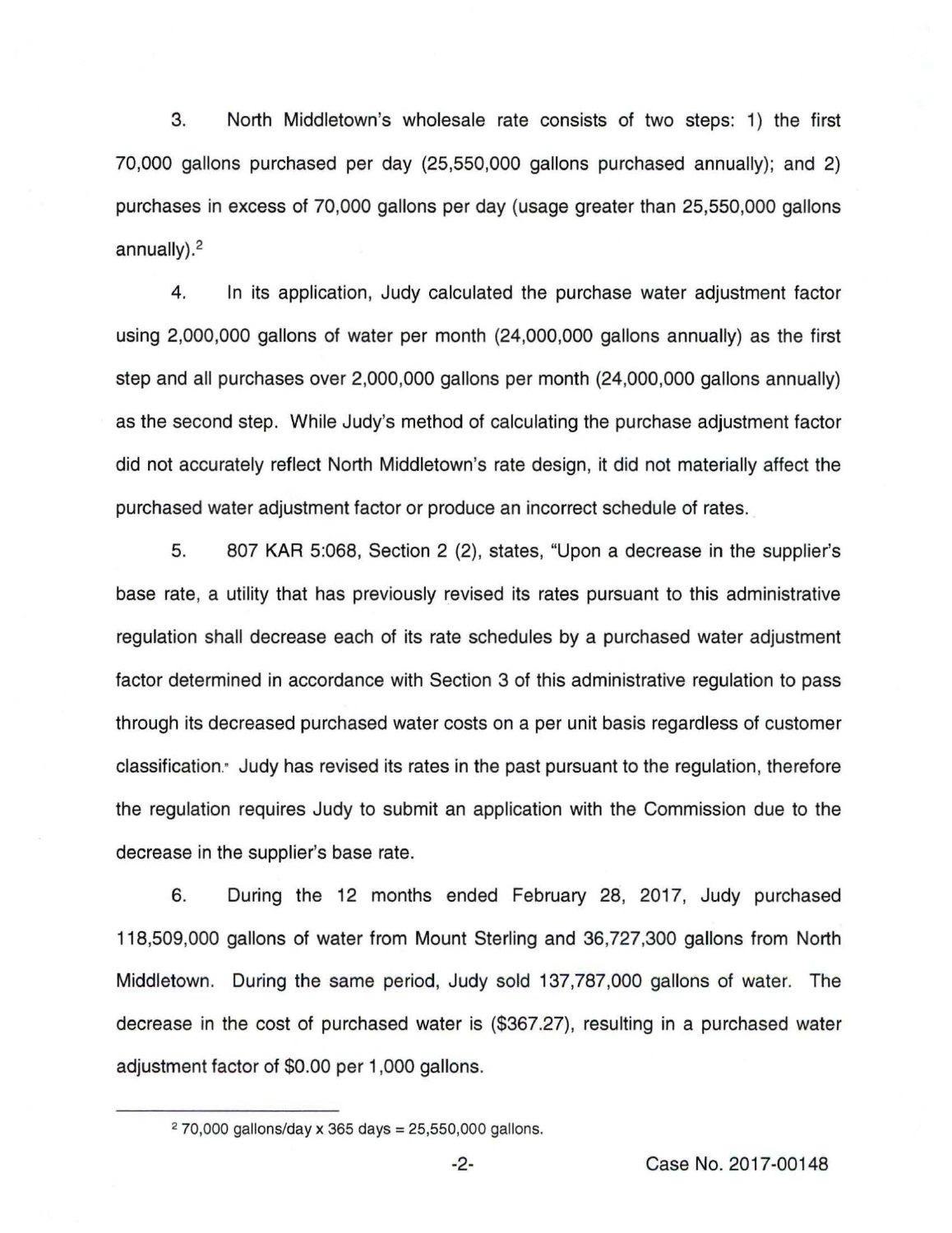7. The purchased water adjustment factor of \$0.00 per 1,000 gallons, as calculated in Appendix A to this Order, is fair, just and reasonable and should be approved.

8. Judy proposes no revision to its current rates. The application supports Judy's position, and no revision to Judy's current rates should be made.

IT IS THEREFORE ORDERED that:

1. The purchased water adjustment factor of \$0.00 per 1,000 gallons is approved.

2. Judy's current rates shall remain in effect.

By the Commission



ATTEST:

xecutive Director

Case No. 2017-00148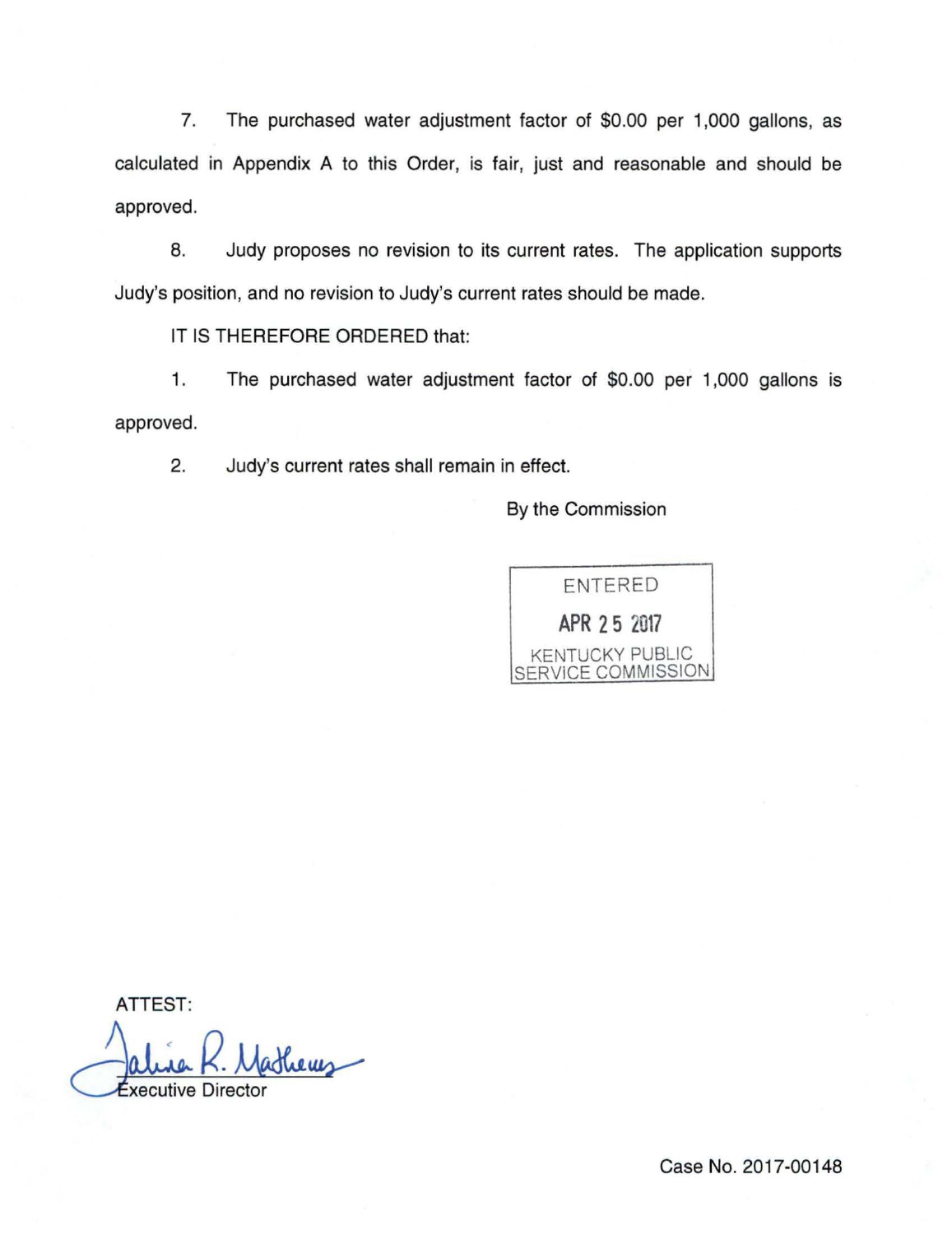## APPENDIX A

# APPENDIX TO AN ORDER OF THE KENTUCKY PUBLIC SERVICE COMMISSION IN CASE NO. 2017-00148 DATED **APR 2 5 2017**

|                                | <b>New Rate</b> | <b>Base Rate</b> |
|--------------------------------|-----------------|------------------|
| Judy                           |                 |                  |
| Purchases in gallons           | 118,509,100     | 118,509,100      |
| Mount Sterling Volumetric rate | \$2.96/1,000    | \$2.96/1,000     |
|                                | \$350,786.94    | \$350,786.94     |
| North Middletown (1st Step)    |                 |                  |
| <b>Purchases in Gallons</b>    | 25,550,000      | 25,550,000       |
| <b>Volumetric Rate</b>         | \$5.00/1,000    | \$5.01/1,000     |
|                                | 127,750.00      | \$128,005.50     |
| North Middletown (2d Step)     |                 |                  |
| Purchases In Gallons           | 11,177,000      | 11,177,000       |
| Volumetric rate                | \$5.10/1,000    | \$5.11/1,000     |
|                                | \$57,002.70     | \$57,114.47      |
|                                |                 |                  |

| Total purchases                                                    | <b>New Rate</b><br>\$535,539.64 | <b>Base Rate</b><br>\$535,906.91 |
|--------------------------------------------------------------------|---------------------------------|----------------------------------|
|                                                                    | Decreased water cost            | \$ (367.27)                      |
| Decreased water cost                                               | \$<br>(367.27)                  |                                  |
| Divided by gallons sold/1,000<br>Purchased water adjustment factor | \$<br>137,787,000<br>(0.0027)   |                                  |

 $\sim$ 

or \$ 0.00 per 1,000 gallons